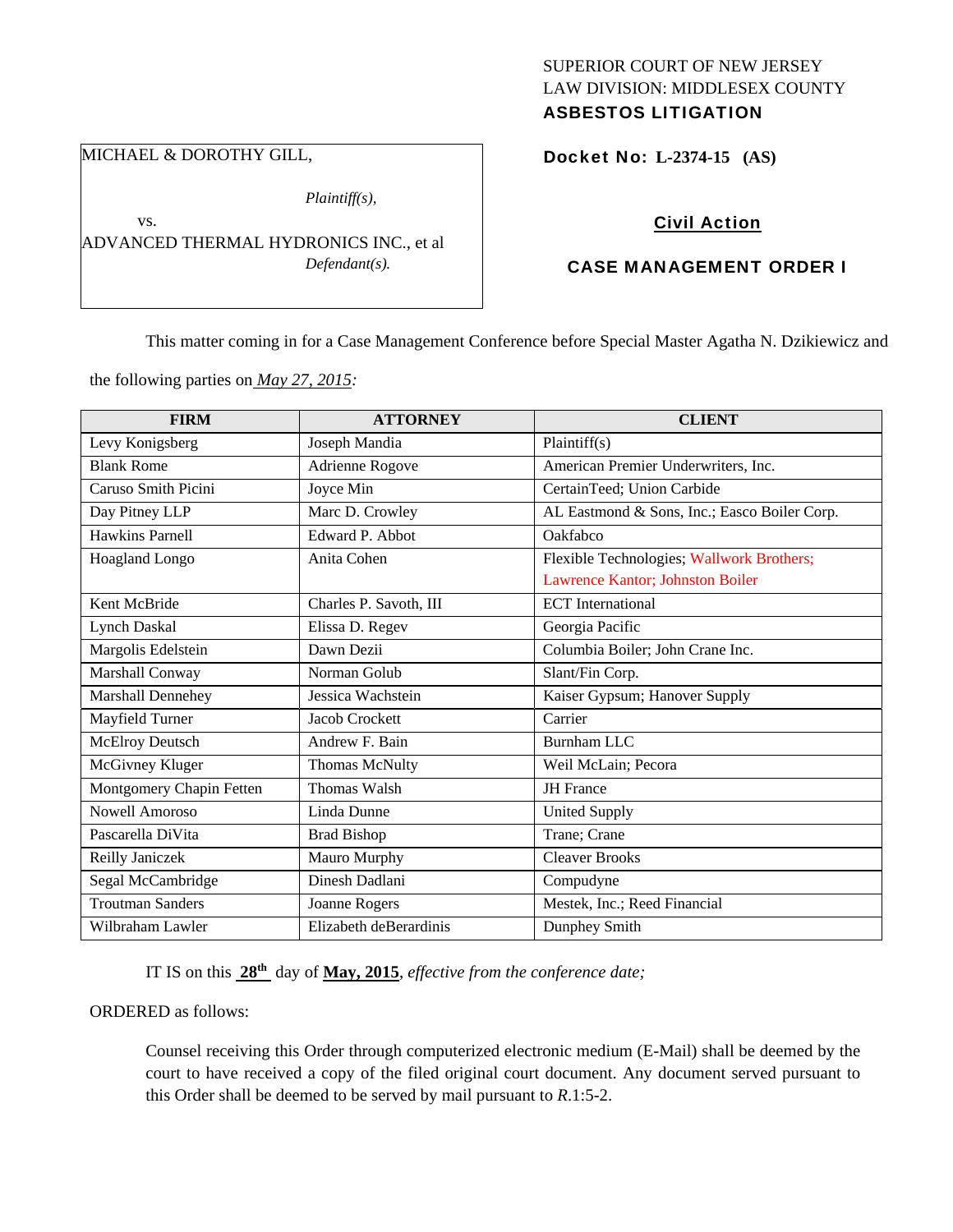Defense counsel shall notify plaintiff's counsel within thirty (30) days of the date of this Order if their client was incorrectly named in the Complaint. Counsel may be barred from raising this defense at a later time for failure to comply.

# **DISCOVERY**

| June 12, 2015  | Defendants shall serve answers to standard interrogatories by this date.                                                                                                                                    |
|----------------|-------------------------------------------------------------------------------------------------------------------------------------------------------------------------------------------------------------|
| June 19, 2015  | Plaintiff shall propound supplemental interrogatories and document requests by this date.                                                                                                                   |
| July 17, 2015  | Defendants shall serve answers to supplemental interrogatories and document requests by<br>this date.                                                                                                       |
| June 19, 2015  | Defendants shall propound supplemental interrogatories and document requests by this<br>date.                                                                                                               |
| July 17, 2015  | Plaintiff shall serve answers to supplemental interrogatories and document requests by this<br>date.                                                                                                        |
| August 7, 2015 | Fact discovery, including depositions, shall be completed by this date. Plaintiff's counsel<br>shall contact the Special Master within one week of this deadline if all fact discovery is not<br>completed. |
| August 7, 2015 | Depositions of corporate representatives shall be completed by this date.                                                                                                                                   |

# **EARLY SETTLEMENT**

August 14, 2015 Settlement demands shall be served on all counsel and the Special Master by this date.

# **SUMMARY JUDGMENT MOTION PRACTICE**

- August 7, 2015 Plaintiff's counsel shall advise, in writing, of intent not to oppose motions by this date.
- August 21, 2015 Summary judgment motions shall be filed no later than this date.
- September 18, 2015 Last return date for summary judgment motions.

# **MEDICAL DEFENSE**

- August 7, 2015 Plaintiff shall serve medical expert reports by this date.
- October 7, 2015 Defendants shall identify its medical experts and serve medical reports, if any, by this date. **In addition, defendants shall notify plaintiff's counsel (as well as all counsel of record) of a joinder in an expert medical defense by this date.**

# **LIABILITY EXPERT REPORTS**

August 7, 2015 Plaintiff shall identify its liability experts and serve liability expert reports or a certified expert statement by this date or waive any opportunity to rely on liability expert testimony.

\_\_\_\_\_\_\_\_\_\_\_\_\_\_\_\_\_\_\_\_\_\_\_\_\_\_\_\_\_\_\_\_\_\_\_\_\_\_\_\_\_\_\_\_\_\_\_\_\_\_\_\_\_\_\_\_\_\_\_\_\_\_\_\_\_\_\_\_\_\_\_\_\_\_\_\_\_\_\_\_\_\_\_\_\_\_\_\_\_\_\_\_\_\_\_\_\_\_\_\_\_\_\_\_\_\_\_\_\_\_